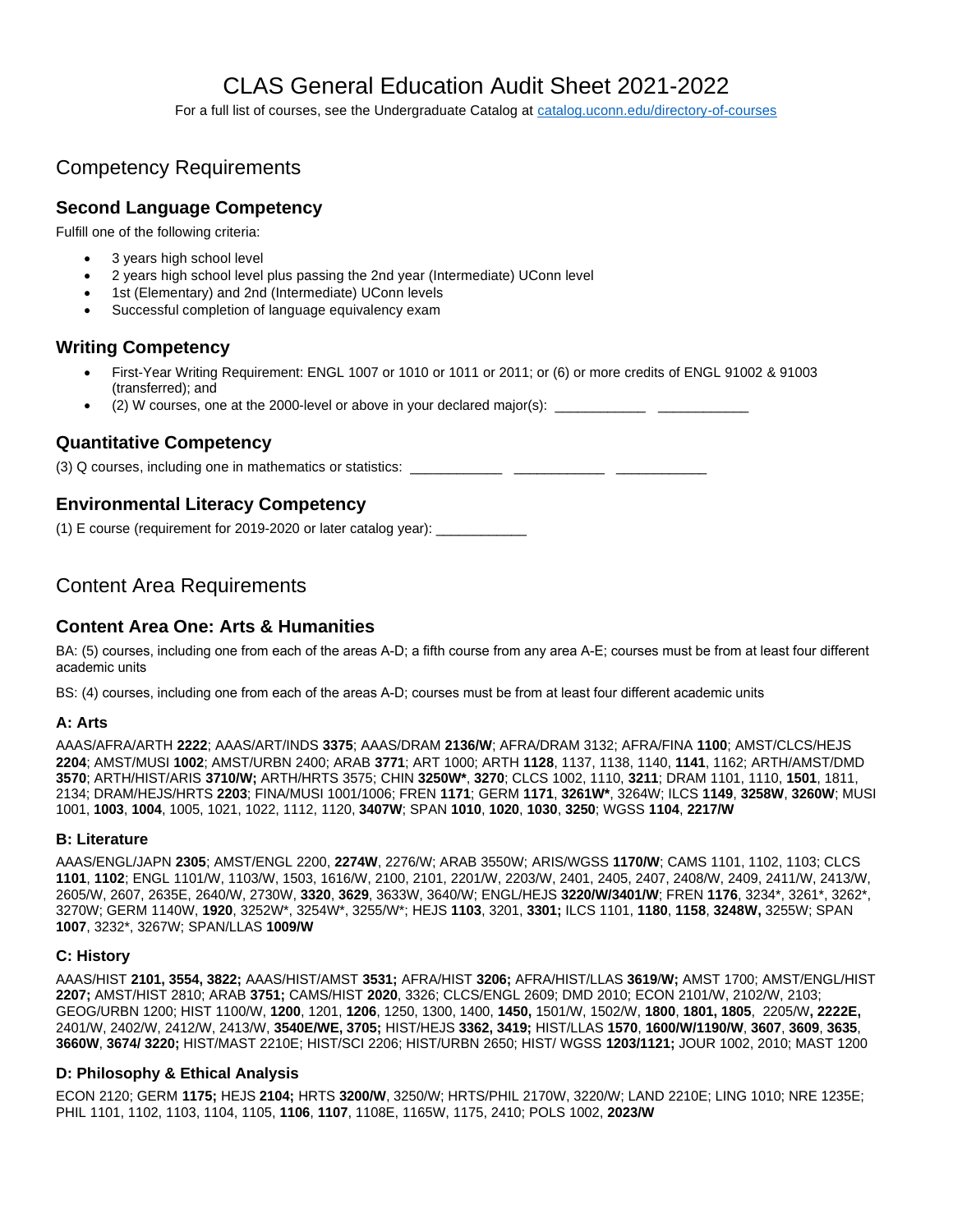#### **E: World Cultures**

AAAS **1000, 1001**; AAAS/AMST **2201;** AAAS/HIST **3820;** ANTH **1001/W**, **3401**, 3450W; ARAB **1751, 1771, 2751;** ARIS **1211;** CHIN **1121**, **1122, 3230/W;** CLCS **1103W**, **2201;** CLCS/HEJS **2301;** FREN **1169**, **1177**, 3210\*, **3211W**\*, **3218\***, **3224\***, 3235\*, 3267\*, 3268/W\*; GERM **1169**, 2400E, **3251**, **3258;** HEJS **2200**; ILCS **1160**, 1170; INTD 3260; NURS **2175;** SPAN **1008**

## **Content Area Two: Social Sciences**

**BA** and **BS**: (2) courses from (2) different academic units from the following list:

AFRA/SOCI 2250, **2461**; ANTH **1000/W**, **1006**, **1010E**, **1500**, **2000/W**, **2400;** ANTH/AFRA **3152;** ANTH/EVST **3340E;** ANTH/HRTS 3230/W; ARE 1110E, 1150, 2235; COMM 1000; DMD **2620;** ECON 1000, 1101, 1107E, 1108, 1179, 1200, 1201, 1202; EDCI 1100, **2100;** ENVE 1000E; EPSY 1450W, 1830, 2450/W, 2810; EVST 1000E; GEOG 1000, **1700**, **2000**, 2100, **2200,** 2320E, **2400E;** HDFS 1060, 1070, 2142E, **3141**, 3311, 3540; HRTS **1007, 2100W, 2200;** LING **1020**, **1030**, **2850**, **3610W;** LLAS **1000;** LLAS/SOCI **3525/W;** MAST **1300;** POLS **1202, 1207**, **1402/W**, 1602/W, 3023/W, 3208/W, 3211/W, 3237/W, 3240E, 3250/W, 3603WQ, 3610/W, 3615/W; PP 1001; PSYC 1101 or 1103; PUBH 1001; SLHS **1150/W;** SOCI 1001/W, **1251/W**, **1501/W**, **1701**, **2310**, **3823;** SPSS 1060; URBN **1300/W;** WGSS **1105**, **2124**, 3253/W

## **Content Area Three: Science and Technology**

#### **BA**

(2) courses from (2) different units listed below; (1) must be lab

- **Lab courses:** ANTH 2600; BIOL 1102, 1103, 1107, 1108, 1110; CHEM 1122, 1124Q, 1127Q, 1128Q, 1147Q, 1148Q; GEOG 1302; GSCI 1050 (or 1010 or 1051 or 1055 or 1070 & 1052); MARN 1003, 1004 AND 1002; MCB 1200, 1201, 2612; PHYS 1010Q, 1025Q, 1035Q, 1075Q, 1201Q, 1202Q, 1401Q, 1402Q, 1501Q, 1502Q, 1600Q, 1601Q, 1602Q
- **Non-lab courses:** AH/NUSC 1030; ANSC/NUSC 1645; BME/CSE/MCB/PNB 1401; CHEG 1200; COGS 2201; DMD 2010; EEB 2100E, **2202**, 2208E, 2222E, 2250, 3205E; GEOG 1300E, 2300E, 2410; GEOG/GSCI 1070; GSCI 1000E, 1010, 1051, 1055; LING 2010Q; MARN/MAST 1001E; MARN 1002, 3000E MCB 1405 NRE 1000E; NUSC 1165; PHAR 1000, 1001E, 1005; PHYS 1020Q, 1030Q, 1040QE; PSYC 1100; SPSS 1060, 1150, 2120

#### **BS**

(1) BIOL course; and (1) sequence each of CHEM, MATH, and PHYS

- **BIOL courses:** 1107 or 1108 or 1110
- **CHEM sequences (choose one):** 1124Q and 1125Q and 1126Q; 1127Q and 1128Q; or 1147Q and 1148Q
- **MATH sequences (choose one):** 1131Q and 1132Q; 1151Q and 1152Q; or 2141Q and 2142Q
- **PHYS sequences (choose one):** 1201Q and 1202Q; 1401Q and 1402Q; 1501Q and 1502Q; or 1601Q and 1602Q

#### **BS in Economics**

(1) sequence of BIOL, CHEM, or PHYS; and (1) additional content area three course in a different subject area

- **BIOL sequence**: 1107 and either 1108 or 1110
- **CHEM sequences (choose one):** 1124Q and 1125Q and 1126Q; 1127Q and 1128Q; or 1147Q and 1148Q
- **PHYS sequences (choose one):** 1201Q and 1202Q; 1401Q and 1402Q; 1501Q and 1502Q; or 1601Q and 1602Q

## **Content Area Four: Diversity and Multiculturalism**

(2) courses; at least (1) course must be on the list of International courses

#### **USA**

AAAS **1000**; AAAS/AFRA/ARTH **2222**; AAAS/AMST **2201;** AAAS/ENGL 3212; AAAS/HIST **3554;** AAAS/HIST/AMST **3531;** AAAS/SOCI 3221; AFRA/ANTH **3152;** AFRA/ARTH 3050/W; AFRA/DRAM 3131, **3132;** AFRA/ENGL 2214/W, 3213/W, 3215/W, 3217/W; AFRA/FINA **1100;** AFRA/POLS 3642; AFRA/PSYC 3106; AFRA/SOCI **2461**; AFRA/SOCI/HRTS 3505; AMST/CLCS/HEJS **2204;** AMST/ENGL **2274W;** AMST/ENGL/HIST 1201/1201/1503, **2207;** AMST/MUSI **1002;** ANTH **2000/W**, 3150/W, 3202W, 3902, 3904; ARTH 3640W, 3645/W; ARTH/AMST/DMD **3570**; CLCS/HEJS **2301;** COMM/LLAS/WGSS 3321/3264/3260; DRAM 3130, 3133; DMD 2620; EDCI **2100;**  EDLR 2001; ENGL 1601W, 3210, 3218/W; ENGL/HEJS **3401/W/3220/W;** ENGL/LLAS 3605/3232; ENGL/WGSS 3609, 3611, 3613; EPSY 2100; HDFS 2001, **3141**, 3261; HEJS **1103, 3301;** HIST 2570, 3204W, **3540E/WE**; HIST/LLAS **1570**, **3660W**, **3674/3220;**  HIST/WGSS **1203/1121;** ILCS **1158**, **3258W;** INTD 2245, 3584; LLAS **1000**, 2011W, 3210; LLAS/POLS 3662/3270; LLAS/SOCI **3525/W;**  LLAS/SPAN **1009/W;** LING **1030**, **2850;** MUSI **1003, 3407W;** NURS 1175W, 2100W; PHIL **1107;** POLS 2602W, PSYC 2101, 2701; PSYC/WGSS 3102; SLHS **1150/W;** SOCI **1251/W**, **1501/W**, **2310**, 2501/W, 2503/W, 2651/W, 3601/W; SOCI/WGSS 3621/W; URBN **1300/W;** WGSS **1104**, **1105, 2217/W,** 3718/W

#### **International**

AAAS **1001**; AAAS/ART/INDS **3375;** AAAS/DRAM **2136/W;** AAAS/ENGL/JAPN **2305;** AAAS/HIST **2101, 3820, 3822;** AFRA/HIST **3206;**  AFRA/HIST/LLAS **3619/W;** AH 2330; ANTH **1000/W**, **1001W**, **1006**, **1010E**, **1500**, **2400,** 3030, **3401;** ANTH/EVST **3340E;** ANTH/HRTS 3028/W, 3153W; ARAB **1751 1771, 2751, 3751, 3771;** ARIS **1211;** ARIS/WGSS **1170/W;** ARTH **1128**, **1141**, 3630/W; ARTH/HIST/ARIS